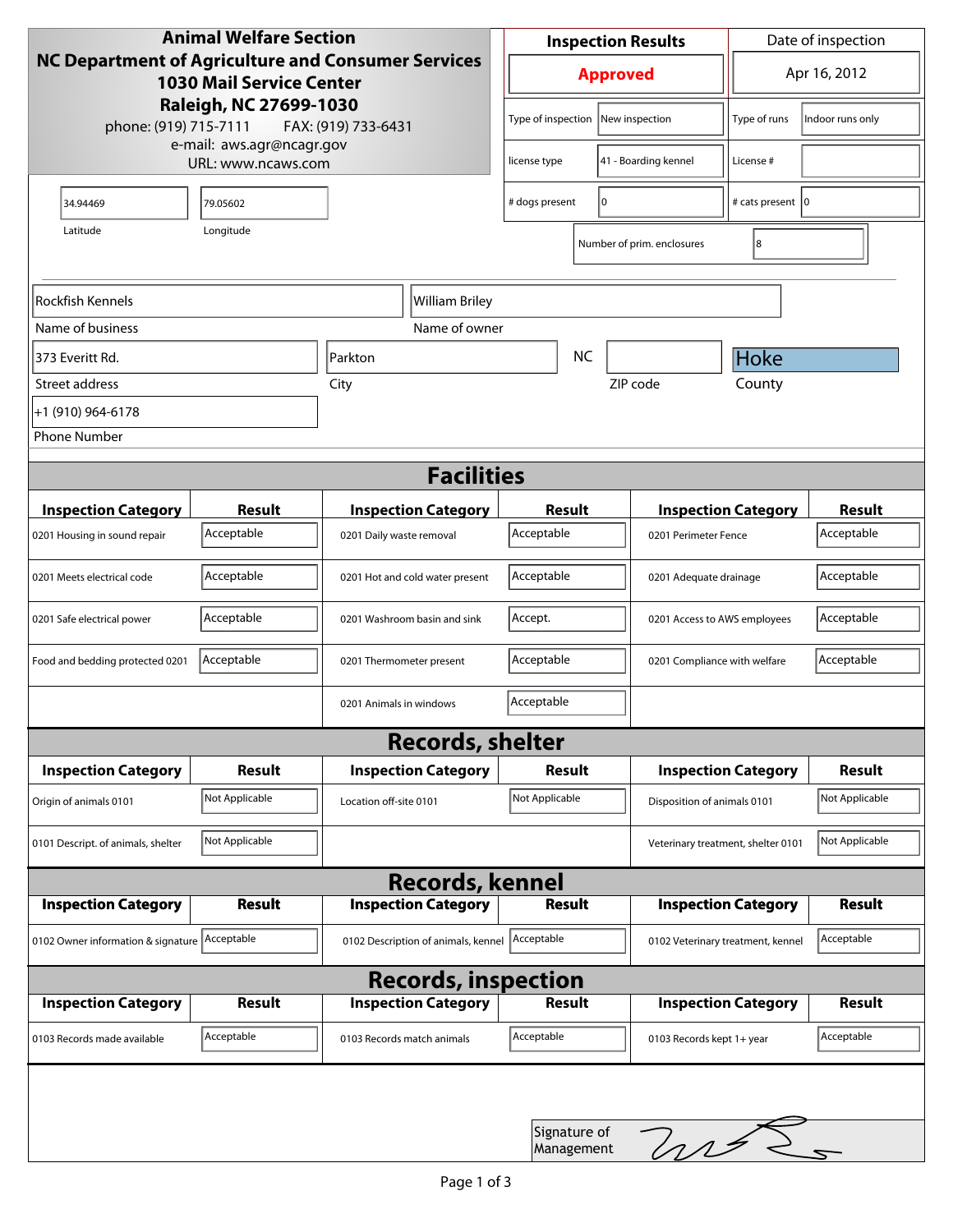| <b>Animal Welfare Section, NCDA&amp;CS</b>                  |                |                                    | <b>Inspection Results</b>  |                                     | Date of inspection |                |  |  |
|-------------------------------------------------------------|----------------|------------------------------------|----------------------------|-------------------------------------|--------------------|----------------|--|--|
| Inspection Report, continued                                |                |                                    | <b>Approved</b>            |                                     |                    | Apr 16, 2012   |  |  |
|                                                             |                |                                    |                            |                                     |                    | <b>NC</b>      |  |  |
| <b>Rockfish Kennels</b>                                     |                | <b>William Briley</b>              |                            | Parkton                             |                    |                |  |  |
| <b>Indoor facilities</b>                                    |                |                                    |                            |                                     |                    |                |  |  |
| <b>Inspection Category</b>                                  | Result         | <b>Inspection Category</b>         | Result                     | <b>Inspection Category</b>          |                    | Result         |  |  |
| 0202 Ambient temperature, indoor                            | Acceptable     | 0202 Ventilation, indoor           | Acceptable                 | Acceptable<br>0202 Lighting, indoor |                    |                |  |  |
| 0202 Imperv./Sanitary surf., indoor                         | Acceptable     | 0202 Drainage, indoor              | Acceptable                 |                                     |                    |                |  |  |
| <b>Outdoor facilities</b>                                   |                |                                    |                            |                                     |                    |                |  |  |
| <b>Inspection Category</b>                                  | Result         | <b>Inspection Category</b>         | Result                     | <b>Inspection Category</b>          |                    | Result         |  |  |
| 0203 Impervious surfaces, outdoor                           | Not Applicable | 0203 Housing, 1 per animal         | Not Applicable             | 0203 Protection from elements       |                    | Not Applicable |  |  |
| 0203 Owner advised, outdoor                                 | Not Applicable | 0203 Drainage, outdoor             | Not Applicable             |                                     |                    |                |  |  |
| <b>Primary enclosures</b>                                   |                |                                    |                            |                                     |                    |                |  |  |
| <b>Inspection Category</b>                                  | Result         | <b>Inspection Category</b>         | Result                     | <b>Inspection Category</b>          |                    | <b>Result</b>  |  |  |
| 0204 Drainage prev. cross contam.                           | Acceptable     | 0204 Fence height >= 5 feet        | Acceptable                 | 0204 1:10 ratio, person: human      |                    | Not Applicable |  |  |
| 0204 Surf. impervious to moisture                           | Acceptable     | 0204 Enclosure is escape proof     | Acceptable                 | 0204 Cats, $>=$ 4 sq. ft. / adult   |                    | Not Applicable |  |  |
| 0204 Prevent contact with wood                              | Acceptable     | 0204 Solid resting surface         | Acceptable                 | 0204 Cats, $<= 12$ / enclosure      |                    | Not Applicable |  |  |
| 0204 Enclosures in sound repair                             | Acceptable     | 0204 Cats, raised resting surface  | Acceptable                 | 0204 Cats, 1 litter pan / 3 adults  |                    | Not Applicable |  |  |
| 0204 Size of enclosure                                      | Acceptable     | 0204 Dogs, supervision if > 4      | Not Applicable             |                                     |                    |                |  |  |
|                                                             |                | <b>Feeding</b>                     |                            |                                     |                    |                |  |  |
| <b>Inspection Category</b>                                  | <b>Result</b>  | <b>Inspection Category</b>         | <b>Result</b>              | <b>Inspection Category</b>          |                    | <b>Result</b>  |  |  |
| 0205 Feeding, 1x / day, adult                               | Acceptable     | 0205 Feeding, 1 bowl / adult       | Acceptable                 | 0205 Feeding, commercial food       |                    | Acceptable     |  |  |
| 0205 Feeding, bowl in good repair                           | Acceptable     | 0205 Feeding, quality food         | Acceptable                 | 0205 Feeding, bowl is protected     |                    | Acceptable     |  |  |
| 0205 Feeding, 2x / day, young                               | Acceptable     |                                    |                            |                                     |                    |                |  |  |
| <b>Watering</b>                                             |                |                                    |                            |                                     |                    |                |  |  |
| <b>Inspection Category</b>                                  | <b>Result</b>  | <b>Inspection Category</b>         | <b>Result</b>              |                                     |                    |                |  |  |
| 0206 Watering, continuous access                            | Acceptable     | 0206 Watering, bowl in good repair | Acceptable                 |                                     |                    |                |  |  |
| <b>Sanitation/Employees/Classification &amp; Separation</b> |                |                                    |                            |                                     |                    |                |  |  |
| <b>Inspection Category</b>                                  | <b>Result</b>  | <b>Inspection Category</b>         | Result                     | <b>Inspection Category</b>          |                    | <b>Result</b>  |  |  |
| 0207 Waste removal 2x / day                                 | Acceptable     | 0207 Grounds overgrown             | Acceptable                 | 0207 Young given social interact.   |                    | Acceptable     |  |  |
| 0207 Animals removed while clean                            | Acceptable     | 0207 Pest Control                  | Acceptable                 | 0207 Species separated              |                    | Acceptable     |  |  |
|                                                             |                |                                    | Signature of<br>Management | $ln\sqrt{2}$                        |                    |                |  |  |